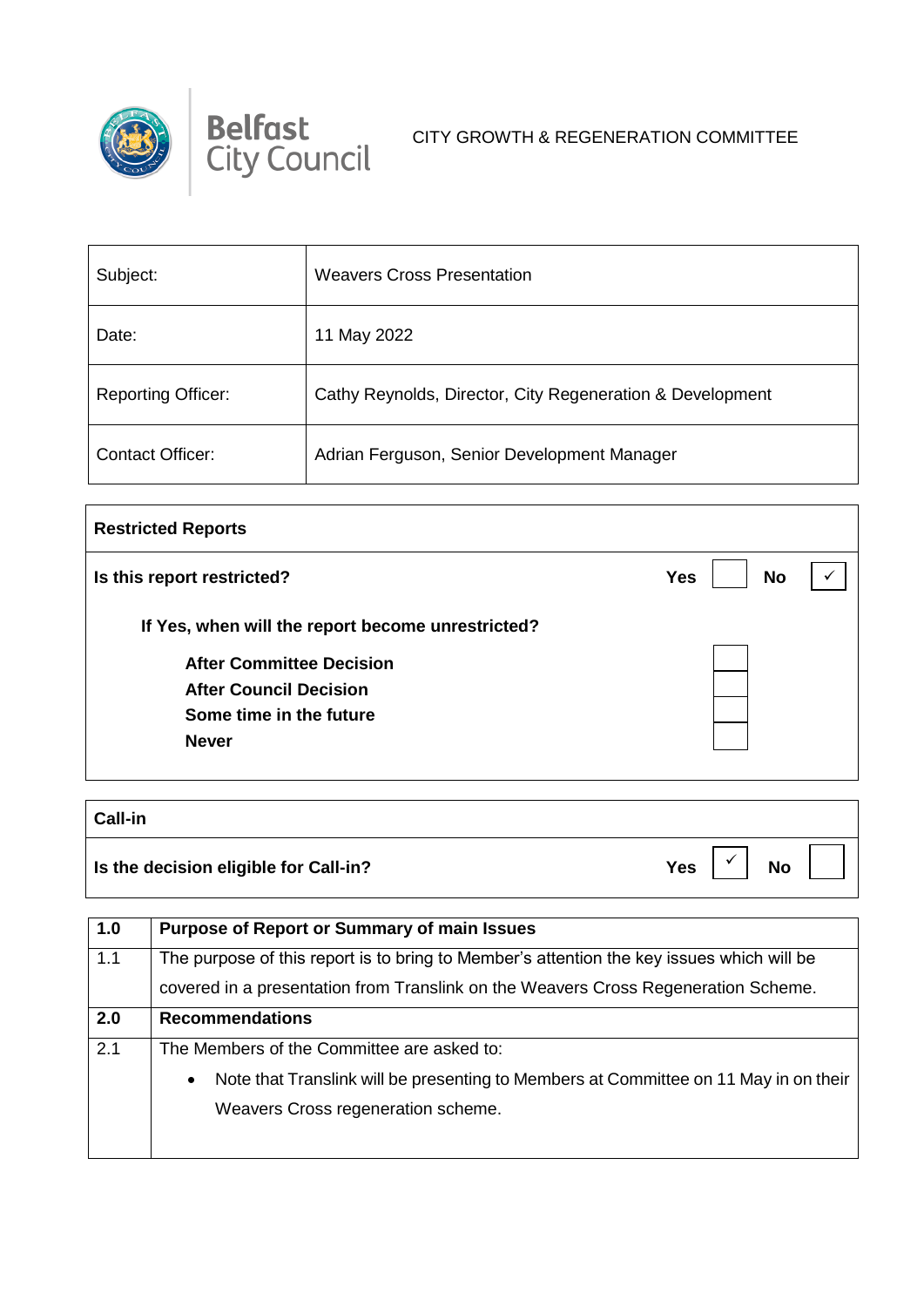| 3.0 | <b>Main report</b>                                                                                                               |  |
|-----|----------------------------------------------------------------------------------------------------------------------------------|--|
| 3.1 | Members may recall that the City Growth and Regeneration Committee in August 2021                                                |  |
|     | received a presentation from Translink on the Belfast Transport Hub and the wider                                                |  |
|     | Weavers Cross regeneration scheme. Representatives provided an overview of building                                              |  |
|     | works, together with estimated timeline of completion stages and advised that the main                                           |  |
|     | works had been contracted over the next four years with anticipated completion for                                               |  |
|     | Summer 2024. Representatives from Translink have advised they will provide Committee                                             |  |
|     | with a further update on the progress of this, and will specifically cover:                                                      |  |
|     | Update on Belfast Transport Hub (Belfast Grand Central Station) and wider Weavers                                                |  |
|     | <b>Cross Regeneration Scheme</b>                                                                                                 |  |
|     | Update on Social Value delivered on the project to date and looking forward to Main<br>$\blacksquare$                            |  |
|     | Works including job creation, training, work experience and development<br>opportunities.                                        |  |
|     | Overview of strategic synergies and alignments to the ambitions of the Belfast<br>$\overline{\phantom{a}}$                       |  |
|     | Agenda and a Bolder Vision (transport led regeneration scheme, focus on movement,                                                |  |
|     | active travel and connectivity including into local neighbourhoods)                                                              |  |
|     | Update on Weavers Cross Regeneration Scheme, including master developer<br>$\overline{\phantom{a}}$                              |  |
|     | procurement, current procurement status, international linkages and meanwhile use                                                |  |
|     | Overview of engagement carried out to date with stakeholders, including with local<br>۰                                          |  |
|     | communities, through arts and heritage activity                                                                                  |  |
|     |                                                                                                                                  |  |
| 3.2 | Members will recall that this Committee has previously noted the Council's Hope Street car                                       |  |
|     | park as having significant potential to contribute to the comprehensive Weavers Cross                                            |  |
|     | Regeneration scheme and following approval by the SP&R Committee in November 2019 it                                             |  |
|     | was included within Translink's master planning and marketing collateral for a development                                       |  |
|     | partner on a conditional basis. The SP&R Committee, at their meeting on 19 November                                              |  |
|     | 2021 were further updated in relation to Weavers Cross and the approach of Translink in                                          |  |
|     | their competitive dialogue process for inclusion of third party lands within the scheme to<br>include the Hope St car park site. |  |
|     |                                                                                                                                  |  |
| 3.3 | There is continued engagement between officers from City Regeneration & Development                                              |  |
|     | and Translink in relation to the Weavers Cross and Transport Hub regeneration proposals                                          |  |
|     | including officer representation on the Belfast Transport Hub Programme Board which                                              |  |
|     | focus covers both the Transport Hub and wider Weavers Cross development scheme.                                                  |  |
| 4.0 | <b>Financial &amp; Resource Implications</b>                                                                                     |  |
| 4.1 | None issued with this report.                                                                                                    |  |